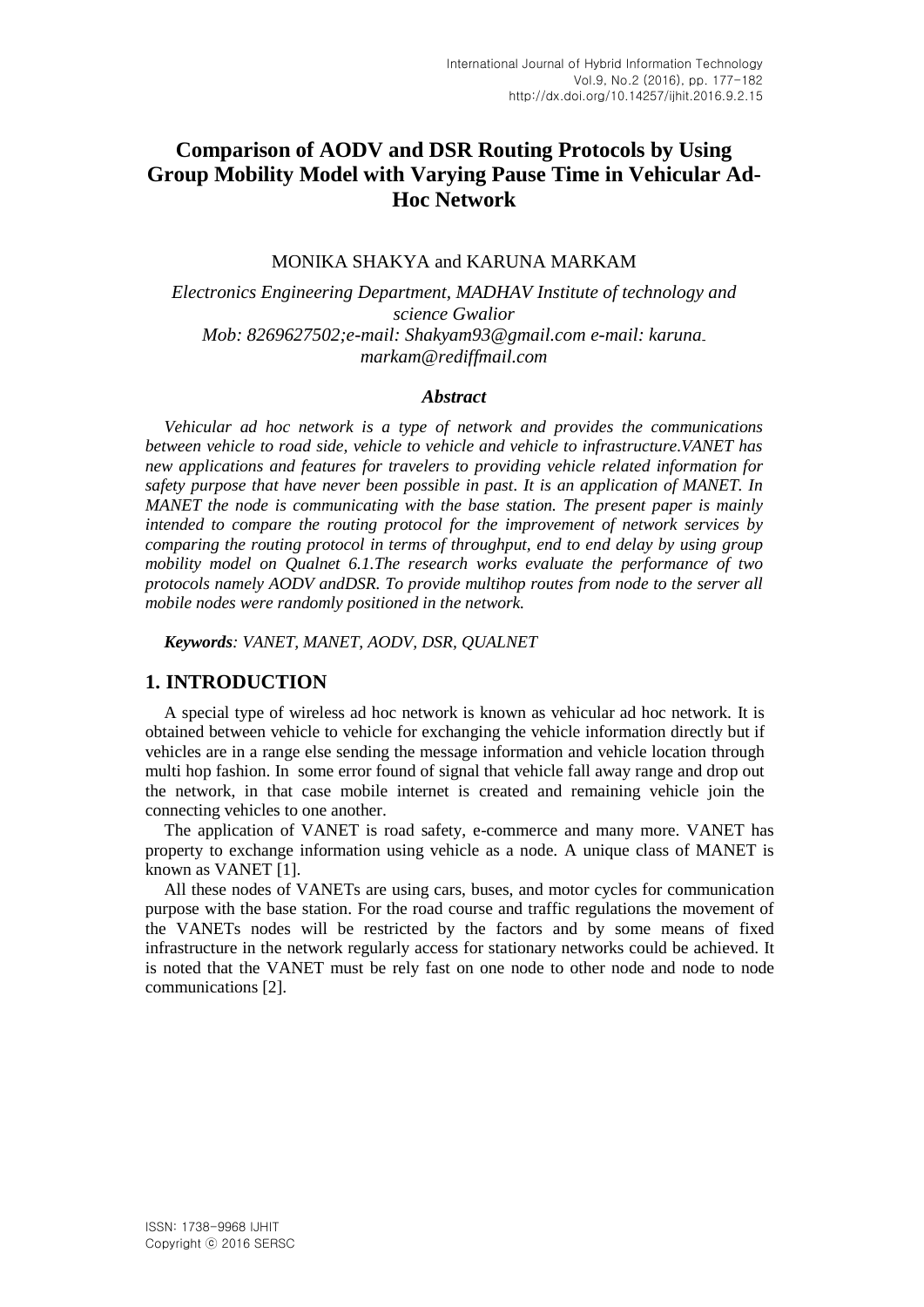

**Figure 1. Architecture of VANET**

# **2. VANET PROTOCOLS**

### **2.1** *AODV*

Ad hoc demand distance vector routing protocol is a reactive protocol. This reactive routing protocol has a table. The routing table of reactive protocol do not update every time it is only updated when a node receives the control packet that time this routing table is updated.

This routing protocol is same as MANET routing protocol and is developed for mobile networks. AODV has several properties that it is loop free and capable of handling both unicast and multicast routing and also working only on demand [3].

**2.2** *DSR*

DSR is also reactive protocol. The DSR assembly will oblige each one bundle to pass on the whole area from source to goal. This protocol has property that it is capable only for the use of multi hop networks and is useful for nodes.

If there is large network then this protocol will not be very efficient. In dynamic source routing protocol every packet carry the complete address of source to destination [5].

For mobile IP it is interoperated and has migrated between WLAN'S, and other communication data services. There is no existence of network administration because network is completely belonging to self configuring so there is no existence of network infrastructure. DSR discover a source route across multiple networksto destination VANET.

#### **2.3 Group Mobility Model**

Group mobility models are to simulate group movement behaviors within the real world [14]. These mobility models tend to mimic motions of the mobile nodes in mobile Ad-hoc networks wherever communications are done among teams that coordinate their movements. The group movements apply that mobile nodes work along in a very cooperative manner so as to accomplish a standard goal [2].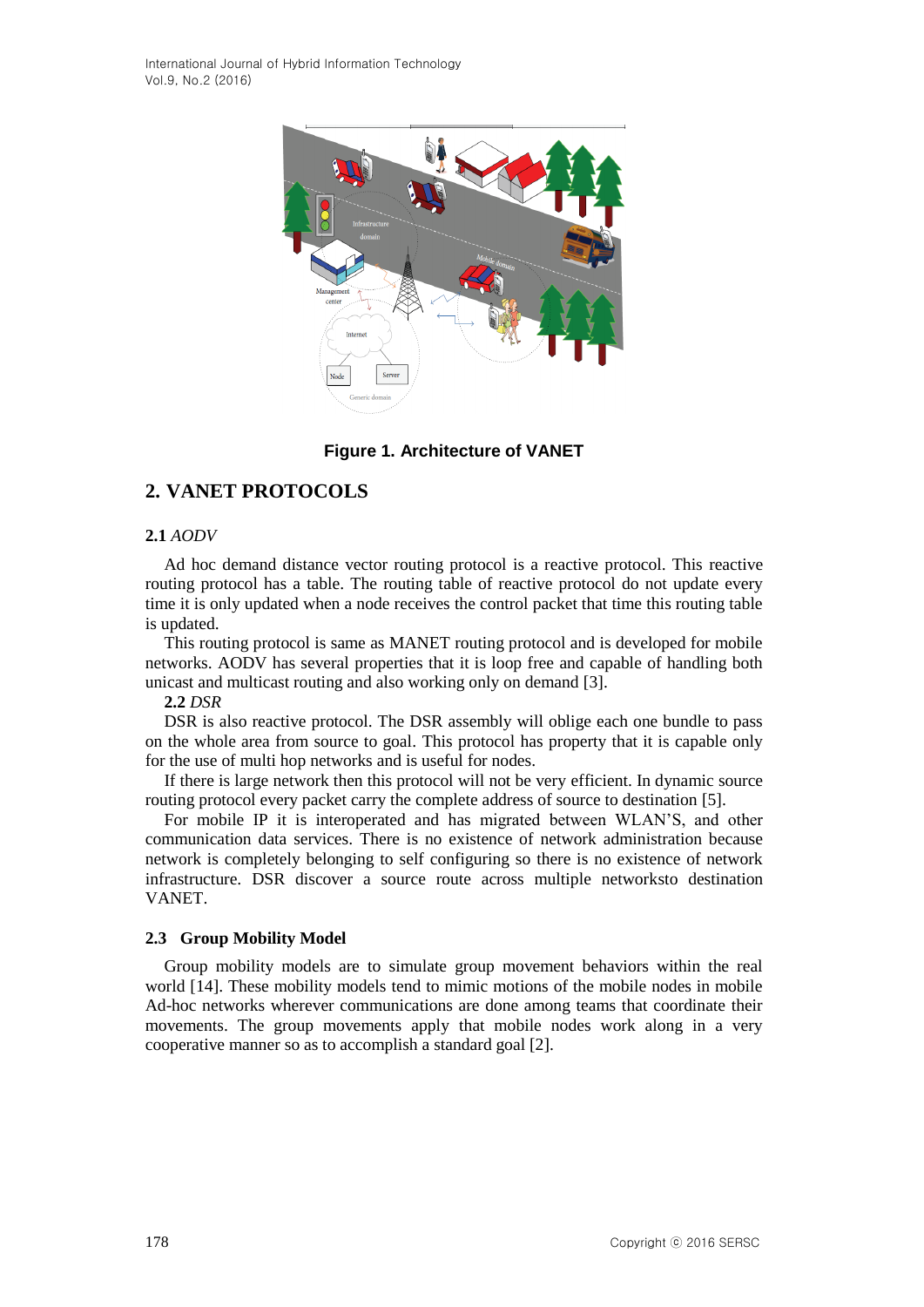

**Figure 2. (b) Group Mobility Model**

Several group mobility Models exist, however here we are going to be discussing only two models:

- $\triangleright$  point of reference group mobility Model and
- $\triangleright$  Colum mobility Model

## **3. SIMULATION SETUP AND PERFORMANCE METRICS**

To evaluated the comparison of routing protocols after the simulation using the Qualnet 6.1. Nodes are travelling with speeds over 1200\*1200 meters area for 300sec simulation time and it follows a group mobility model.

It uses a same scenario because these routing protocols have unique property to produce output. And the all the parameter of the simulation is shown in Table 3.1.

| <b>Parameter</b>             | <b>Value</b>         |  |  |
|------------------------------|----------------------|--|--|
| Simulation area              | 1200*1200            |  |  |
| Simulation time              | 300 <sub>sec</sub>   |  |  |
| Simulator                    | <b>OUALNET 6.1</b>   |  |  |
| Number of nodes              | 30, 60, 90           |  |  |
| Routing protocols            | <b>AODV,DSR</b>      |  |  |
| Data types                   | <b>CBR</b>           |  |  |
| Packet generation rate       | 80 kbps              |  |  |
| Packet size                  | 512 bytes            |  |  |
| Mac protocol                 | IEEE 802.11e         |  |  |
| RTS/CTS                      | None                 |  |  |
| Channel type                 | Wireless channel     |  |  |
| Mobility model               | Group mobility model |  |  |
| Omni antenna<br>Antenna type |                      |  |  |
| Network                      | Ipv6                 |  |  |
| 30s, 60s, 100s<br>Pause time |                      |  |  |

**Table 3.1. Simulation Parameters [7]**

### **4.SIMULATION RESULTS**

**Table 4.1. End to End Delay Comparison of AODV and DSR**

| Pause | AODV   |        |       | <b>DSR</b> |        |       |
|-------|--------|--------|-------|------------|--------|-------|
| time  | 30     | 60     | 90    | 30         | 60     | 90    |
|       | Node   | Node   | Node  | Node       | Node   | Node  |
| 30s   | 135.91 | 257.71 | 56.56 | 197.41     | 353.52 | 300.5 |
| 60s   | 157.2  | 225.6  | 92.9  | 96.4       | 334.2  | 221   |
| 100s  | 211.36 | 155.89 | 65.25 | 259        | 221.84 | 98.47 |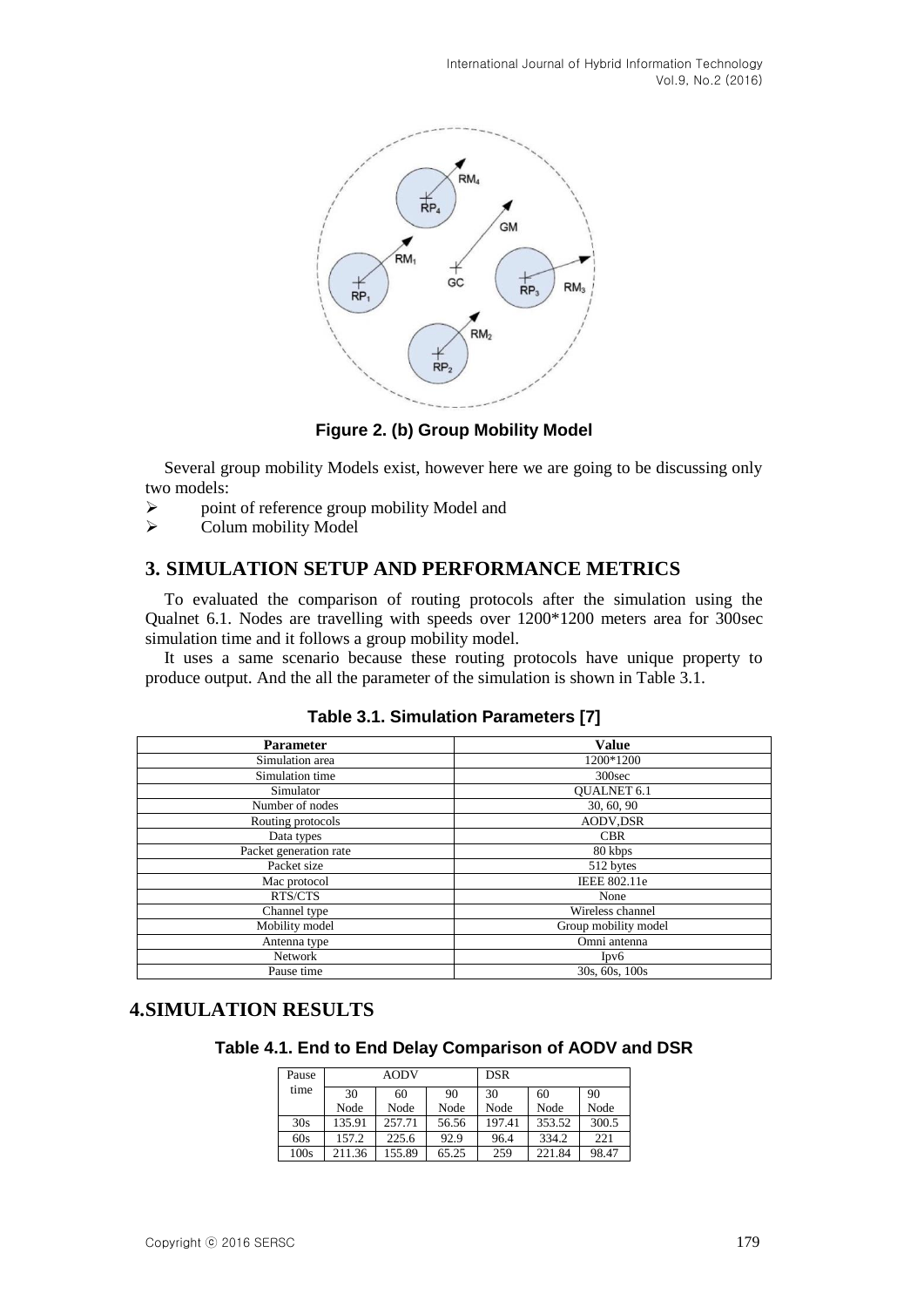| Pause | <b>AODV</b> |        |        | DSR    |        |        |
|-------|-------------|--------|--------|--------|--------|--------|
| time  | 30          | 60     | 90     | 30     | 60     | 90     |
|       | Node        | Node   | Node   | Node   | Node   | Node   |
| 30s   | 356.84      | 276.59 | 199.98 | 370.8  | 172.48 | 195.73 |
| 60s   | 335.65      | 118.39 | 100.00 | 325.6  | 115.03 | 95.35  |
| 100s  | 387.76      | 158.03 | 118.35 | 313.82 | 133.27 | 95.00  |

**Table 4.2. Throughput Comparison of AODV & DSR** 



**Figure 4.1.1. Packets End to End Delay at 30s Pause Time with Varying no. of Nodes**



**Figure 4.1.2. Packets End to End Delay at 60s Pause Time with Varying no. of Nodes**



**Figure 4.1.3. Packets End to End Delay at 100s Pause Time with Varying no. of Nodes**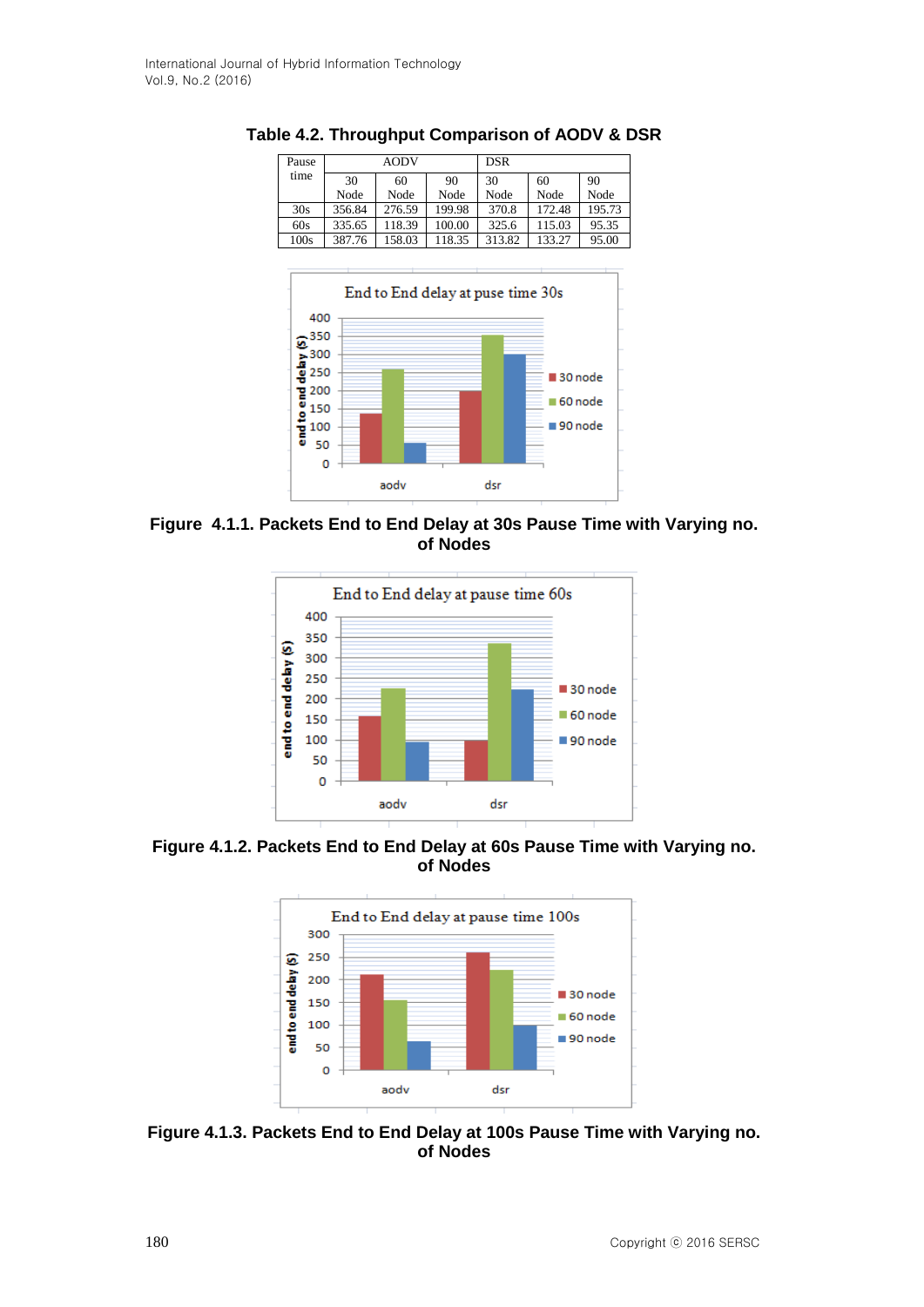

**Figure 4.2.1. Throughput at 30s Pause Time with Varying no. of Nodes**



**Figure 4.2.2. Throughput at 60s Pause Time with Varying no. of Nodes**



**Figure 4.2.3. Throughput at 100s Pause Time with Varying no. of Nodes**

From the simulation results it is found that AODV has high jitter then DSR routing protocol. Also AODV has highest throughput then DSR. Finally the last comparison i.e. end to end delay AODV is show high performance then DSR.